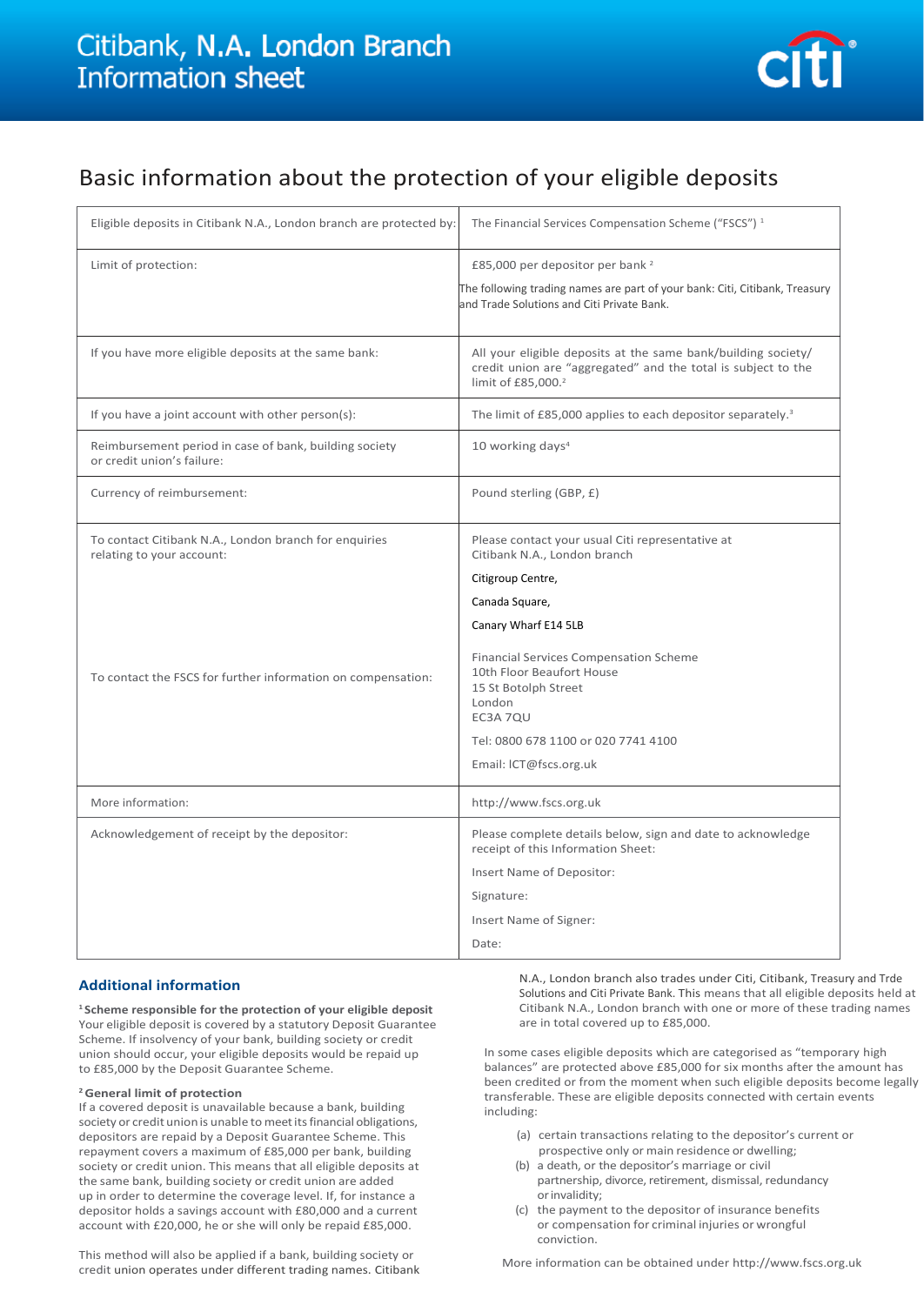

#### **<sup>3</sup>Limit of protection for joint accounts**

In case of joint accounts, the limit of £85,000 applies to each depositor.

However, eligible deposits in an account to which two or more persons are entitled as members of a business partnership, association or grouping of a similar nature, without legal personality, are aggregated and treated as if made by a single depositor for the purpose of calculating the limit of £85,000.

#### **Reimbursement**

The responsible Deposit Guarantee Scheme is the Financial Services Compensation Scheme, 10th Floor Beaufort House, 15 St Botolph Street, London, EC3A 7QU, Tel: 0800 678 1100 or 020 7741 4100, Email: [ICT@fscs.org.uk.](mailto:ICT@fscs.org.uk) It will repay your eligible deposits (up to £85,000) within 15 working days from 1 January 2019 until 31 December 2020; within 10 working days from 1 January 2021 to 31 December 2023; and within 7 working days from 1 January 2024 onwards, save where specific exceptions apply.

Where the FSCS cannot make the repayable amount available within 7 working days, it will, from 1 June 2016 until 31 December 2023, ensure that you have access to an appropriateamount of your covered deposits to cover the cost of living (in the case of a depositor which is an individual) or to cover necessary business expenses or operating costs (in the case of a depositor which is not an individual or a large company) within 5 working days of a request.

If you have not been repaid within these deadlines, you should contact the Deposit Guarantee Scheme since the time to claim reimbursement may be barred after a certain time limit. Further information can be obtained unde[r http://www.fscs.org.uk.](http://www.fscs.org.uk/)

#### **Other important information**

In general, all retail depositors and businesses are covered by Deposit Guarantee Schemes. Exceptions for certain deposits are stated on the website of the responsible Deposit Guarantee Scheme. Your bank, building society or credit union will also inform you of any exclusions from protection which may apply. If deposits are eligible, the bank, building society or credit union shall also confirm this on the statement of account.

## Exclusions List

A deposit is excluded from protection if:

(1) The holder and any beneficial owner of the deposit have never been identified in accordance with money laundering requirements. Forfurther information, contact your bank, bank building

society or credit union.

- (2) The deposit arises out of transactions in connection with which there has been a criminal conviction for money laundering.
- (3) Itis a deposit made by a depositor which is one ofthe following:
	- credit institution
	- financialinstitution
	- investment firm
	- insurance undertaking
	- reinsurance undertaking
	- collective investmentundertaking
	- $\bullet$  pension or retirement fund  $^1$
	- public authority, other than a small local authority.
- (4) It is a deposit of a credit union to which the credit union itself is entitled.
- (5) Itis a deposit which can only be proven by a financial instrument<sup>2</sup> unless it is a savings product which is evidenced by a certificate of deposit made out to a named person and which existed in the UK, Gibraltar or a Member State of the EU on 2 July 2014.
- (6) It is a deposit of a collective investment scheme which qualifies as a small company.<sup>3</sup>
- (7) It is a deposit of an overseas financial services institution which qualifies as a small company. <sup>4</sup>
- (8) It is a deposit of certain regulated firms (investment firms, insurance undertakings and reinsurance undertakings) which qualify as a small business or a small company<sup>5</sup> – refer to the FSCS for further information on this category.
- (9) It is not held by an establishment of a bank, building society or credit union in the UK or, in the case of a bank or building society incorporated in the UK, it is not held by an establishment in Gibraltar.

<sup>1</sup> Deposits by personal pension schemes, stakeholder pension schemes and occupational pension schemes of micro, small and medium sized enterprises are not excluded

 $2$ As listed in Part I of Schedule 2 to the Financial Services and Markets Act 2000 (Regulated Activities) Order 2001, read with Part 2 of that Schedule <sup>3</sup>Under the Companies Act 1985 or Companies Act 2006 <sup>4</sup> See footnote 3 <sup>5</sup> See footnote 3

For further information about exclusions, refer to the FSCS website a[t www.FSCS.org.uk](http://www.fscs.org.uk/)

The market, service, or other information is provided in this communication solely for your information and **"AS IS" and "AS AVAILABLE"**, without any representation or warranty as to accuracy, adequacy, completeness, timeliness or fitness for particular purpose. The user bears full responsibility for all use of such information. Citi may provide updates as further information becomes publicly available but will not be responsible for doing so. The terms, conditions and descriptions that appear are subject to change; provided, however, Citi has no responsibility for updating or correcting any information provided in this communication. No member of the Citi organization shall have any liability to any person receiving this communication for the quality, accuracy, timeliness or availability of any information contained in this communication or for any person`s use of or reliance on any of the information, including any loss to such person.

This communication is not intended to constitute legal, regulatory, tax, investment, accounting, financial or other advice by any member of the Citi organization. This communication should not be used or relied upon by any person for the purpose of making any legal, regulatory, tax, investment, accounting, financial or other decision or to provide advice on such matters to any other person. Recipients of this communication should obtain guidance and/or advice, based on their own particular circumstances, from their own legal, tax or other appropriate advisor.

Not all products and services that may be described in this communication are available in all geographic areas or to all persons. Your eligibility for particular products and services is subject to final determination by Citigroup and/or its affiliates.

The entitled recipient of this communication may make the provided information available to its employees or employees of its affiliates for internal use only but may not reproduce, modify, disclose, or distribute such information to any third parties (including any customers, prospective customers or vendors) or commercially exploit it without Citi`s express written consent in each instance. Unauthorized use of the provided information or misuse of any information is strictly prohibited.

© 2021 Citibank, N.A. (organized under the laws of USA with limited liability) and/or each applicable affiliate. All rights reserved by Citibank, N.A. and/or each applicable affiliate. Citi and Arc Design is a trademark and service mark of Citigroup Inc., used and registered throughout the world.